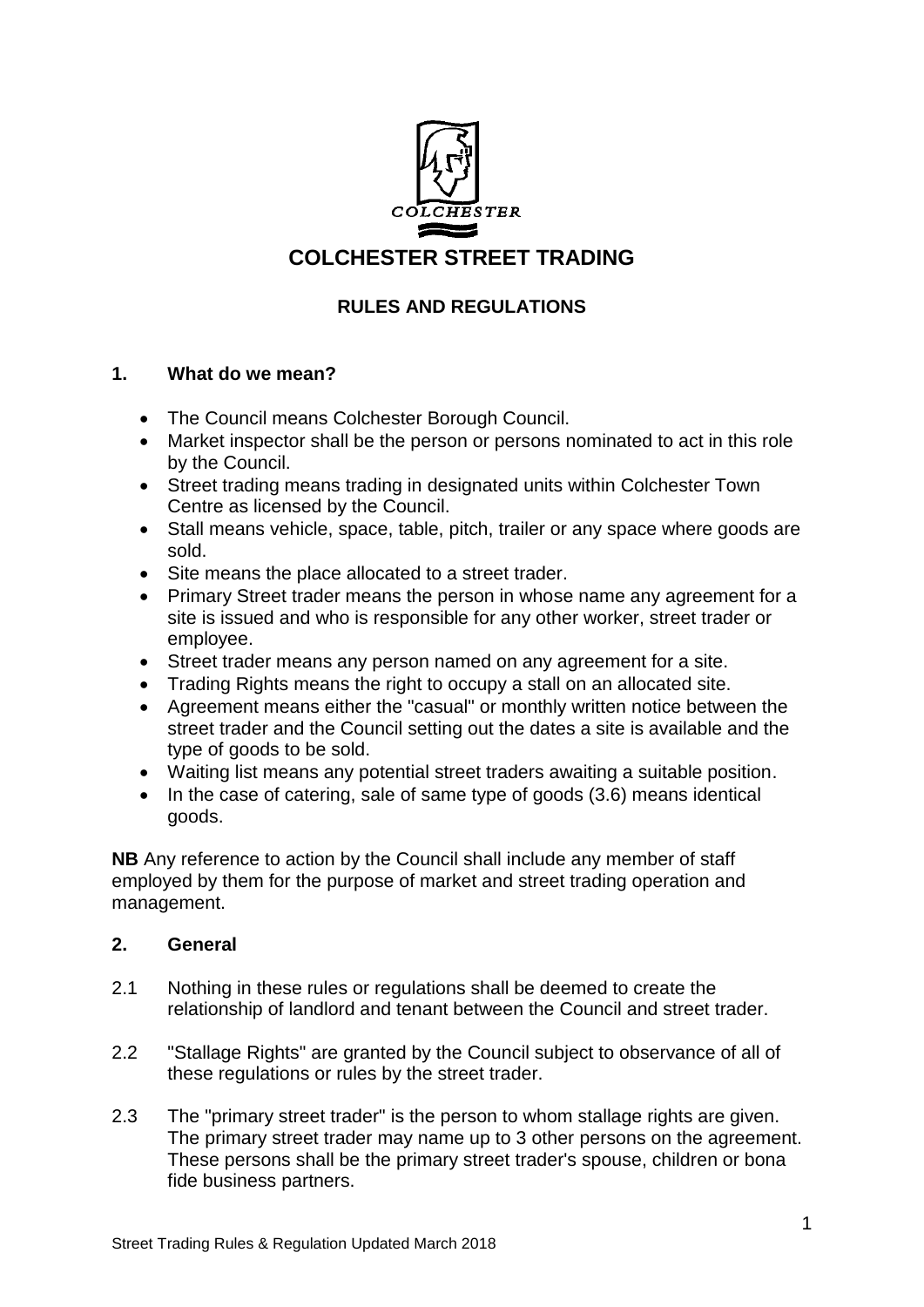- 2.4 Stallage rights will normally be granted on a monthly basis but provision for a casual (single day) agreement may be considered. Subject to the payment methods outlined below.
- 2.5 Payment for stallage rights must be paid in advance and be received before the 15<sup>th</sup> day of the preceding month to the contract period. Payments can be made via a debt/credit card to the Professional Support Unit by contacting 01206 508805. The payment line will be open Monday – Friday from 9am to 4pm. If Payment is not received in time then trading will not be permitted and/or discounts revoked (see 2.6).
- 2.6 The following discounts are available to those who maintain their account as per 2.5.
	- $\bullet$  10 15 days 10%
	- Over 15 days 20%
	- Extra 5% off for permanent Street Traders who book three months or more before 15<sup>th</sup> December of any given year
- 2.7 The Council reserves the right in their absolute discretion to refuse stallage rights to any person or persons for any reasons.
- 2.8 Stall spaces will be let only on the street trading pitches available.
- 2.9 Street traders must comply with any instructions given by the Council's officers.
- 2.10 The Council reserves the right to alter any stall location, change the layout or vary the trading times on any occasion.
- 2.11 If any street trader contravenes any of these rules and regulations herein the Council shall invoke against the primary street trader the procedures set out in the Disciplinary Section of these rules and regulations.
- 2.12 If the stallholder is unable to attend due to bad weather, unsuitability of pitch or whatever reasons, no refunds will be granted under any circumstances

### **Trading Hours and Stallage**

2.13 The trading site will be available for setting up between 5 am and 9 am. Street traders must be set up ready to trade between the hours of 9 am and 4.00 pm. Street traders vehicles must be removed by 8.45 am and will not be allowed back on site until 4.00 pm. Stallholders must be clear of the Street area by 6pm.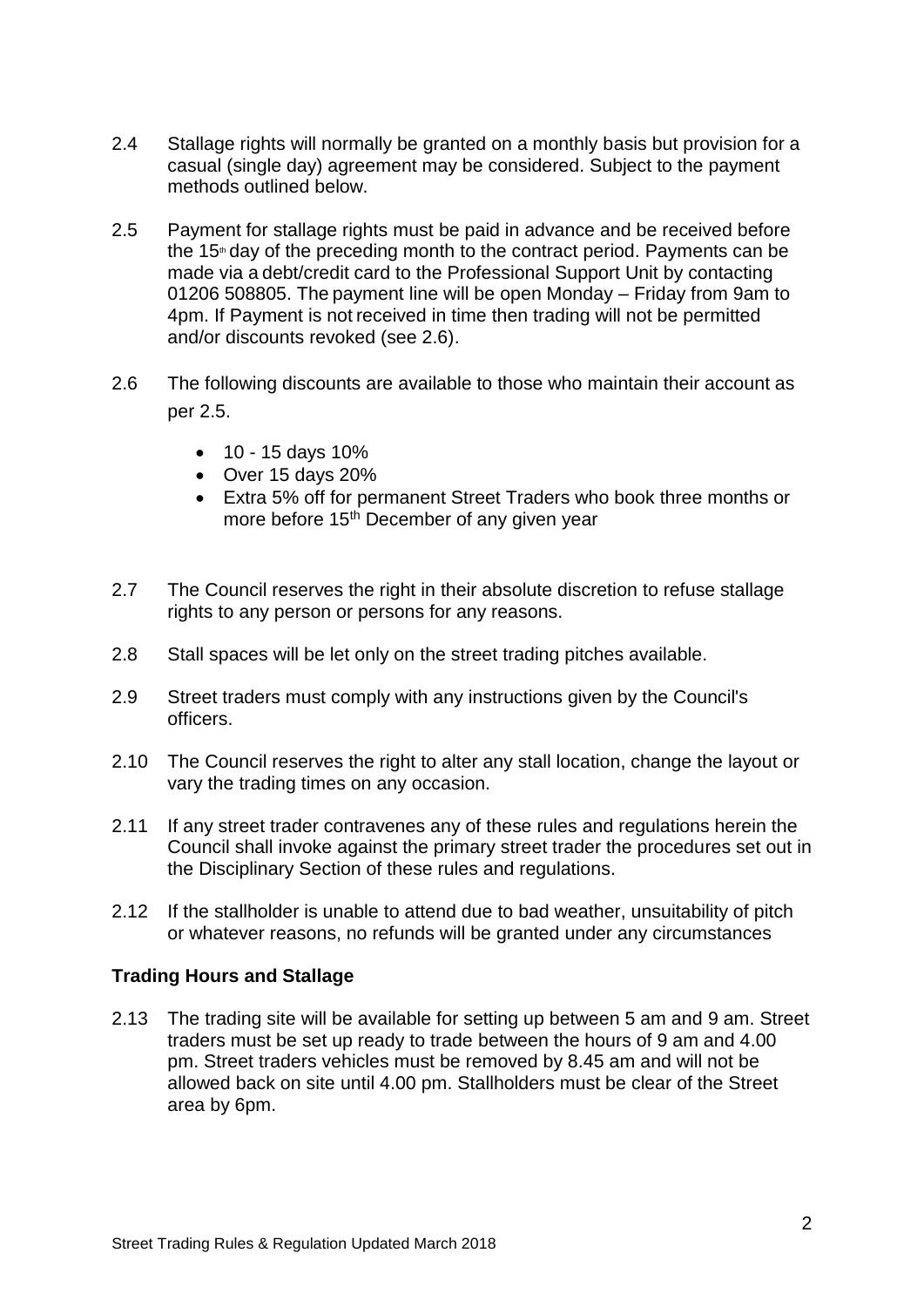- 2.14 The market inspector may vary these hours on any day for any reason. In the event of adverse weather conditions or the trader's absence, no refunds will be made.
- 2.15 A street trader shall be in attendance personally at the site for a period of at least four consecutive hours between 9 am and 4 pm on any approved day.
- 2.16 Street traders shall not conduct "Dutch" auctions or similar methods of trading except on sites specifically agreed by the Council for that purpose.
- 2.17 Street traders shall not offer for sale any goods, which by reason of size, smell, noise, condition or nature are, in the opinion of the council, objectionable for any reason. Any goods identified as objectionable shall be removed forthwith from the area by the street trader.
- 2.18 Restrictions will apply to the sale of goods by street traders. Street traders must clearly state the type of goods to be sold when applying for a monthly agreement. No more than two street traders will sell the same type of goods at the market inspector's discretion and not within "eyeline" and within 100 metres of each other at the market inspectors discretion. Exceptions to this restriction will be fruit and vegetables and clothing, at the market inspectors' discretion.
- 2.19 Street traders may not sell goods outside or immediately adjacent to permanent retail premises selling similar goods.
- 2.20 Stalls or units must be of a size, shape and condition that meets the approval of the market inspector. The street trader must also trade from within the boundary of the stall and must not erect any tables/stalls in addition to the stall or trade from outside the boundary.
- 2.21 All passageways and viewing points reserved for pedestrians must be kept free of obstruction with particular attention to dropped kerbs for wheelchair access. This includes "A" frames which are not permissible outside the boundary of the stall.
- 2.22 Certain locations require the units to be fully mobile in the event of access being required by emergency vehicles. Street traders will be notified if allocated one of these positions.
- 2.23 Street traders shall not block any fire exits of premises adjacent to their stalls.
- 2.24 Essex County Council Trading Standards have developed a Code of Practice for markets and boots sales. Colchester Borough Council supports this and requires street traders to comply with this Code of Practice at all times. Copies of this code of practice are available from the market inspector.
- 2.25 Street traders shall be required to display a permit allowing entry to Culver Street West during the times when the Traffic Order restricts access to traffic.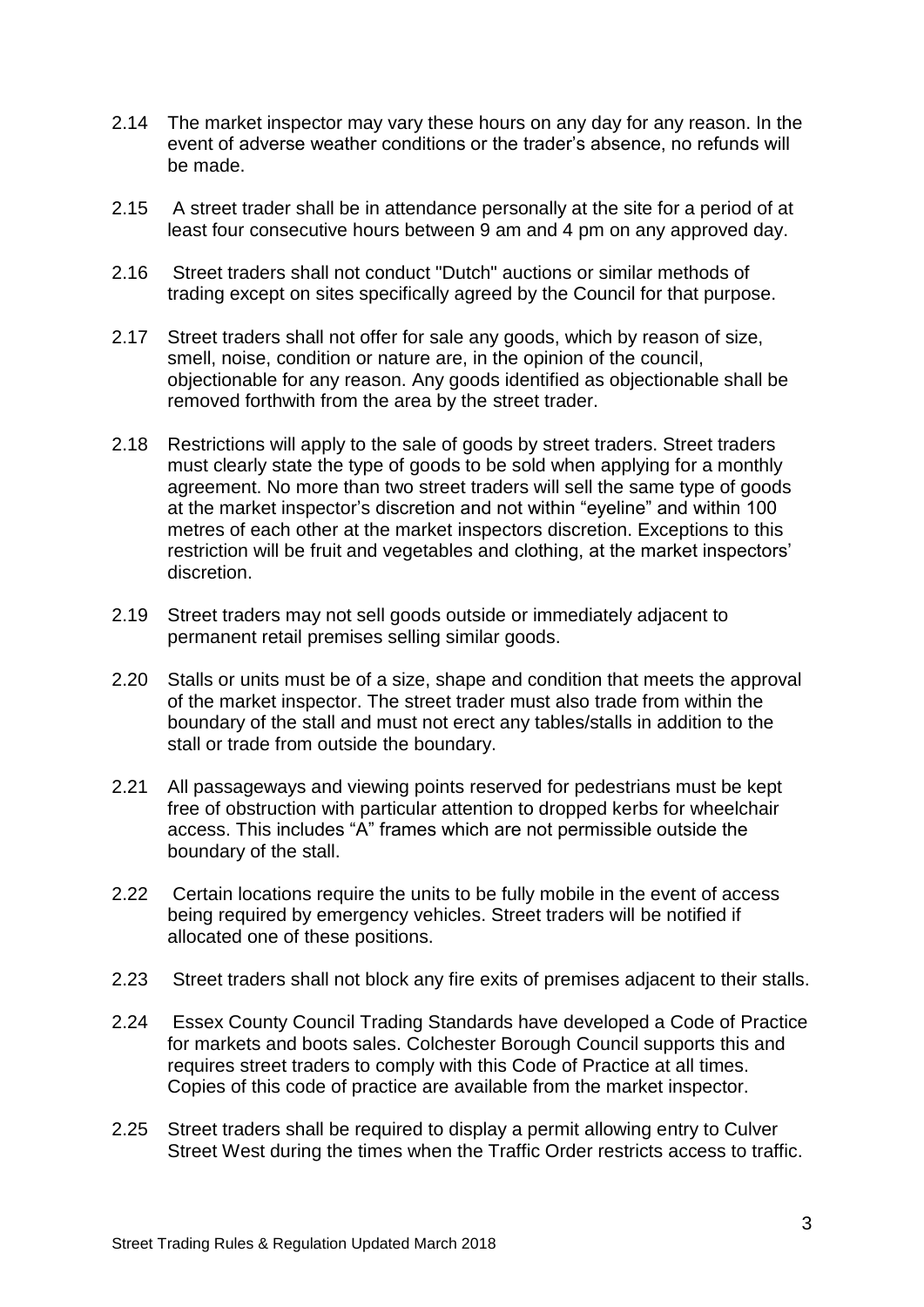## **Promotional Activities and Charity Fundraising**

- 2.26 Street licences issued for promotional activities and charity fundraising are subject to the following:
	- Leafleting is not permitted in the Town Centre
	- A promoter of disposable products should provide waste collection with their stall
	- Charity Fundraisers must provide a gazebo or similar structure that provides a clearly identifiable boundary which the fundraiser/s must operate within
	- Charity Fundraisers must hold a collection licence in addition to their street licence. Apply here: <http://www.colchester.gov.uk/CHttpHandler.ashx?id=22623&p=0>
- 2.27 Failure to comply with the rules set out in 2.26 will result in licence being revoked, and immediate cessation of promotional or fundraising activity. No refunds will be made.

## **Restrictions**

- 2.28 Street traders cannot sell the following restricted items:
	- Any inflammable liquids, gases, fireworks or similar articles which may cause fire or explosion
	- Goods may be displayed or sold which in the opinion of the Council are inappropriate, dangerous or likely to cause offence to other traders or members of the public
	- Counterfeit goods or goods in breach of copyright or patent
	- Mains-powered electrical goods except for new items still in their original packaging
	- Second-hand or used electrical goods, even if PAT-tested
- 2.29 No animals or pets are permitted within or adjacent to stalls.
- 2.30 Smoking is not permitted by Traders, their employees and suppliers within or near stalls/pitches in line with 2007 legislation which banned smoking in enclosed/substantially enclosed workplaces and public spaces. Traders should not serve members of the public in any instances whilst smoking. This is to protect traders, their employees, suppliers, neighbouring traders and their stock as well as customers.

### **3. Safety, Nuisance and Identification**

3.1 It is the street trader's responsibility to ensure the site is kept clean and tidy during the day and is left clean and tidy at the end of each trading day. Any refuse, litter or spillages must be deposited in the appropriate receptacle or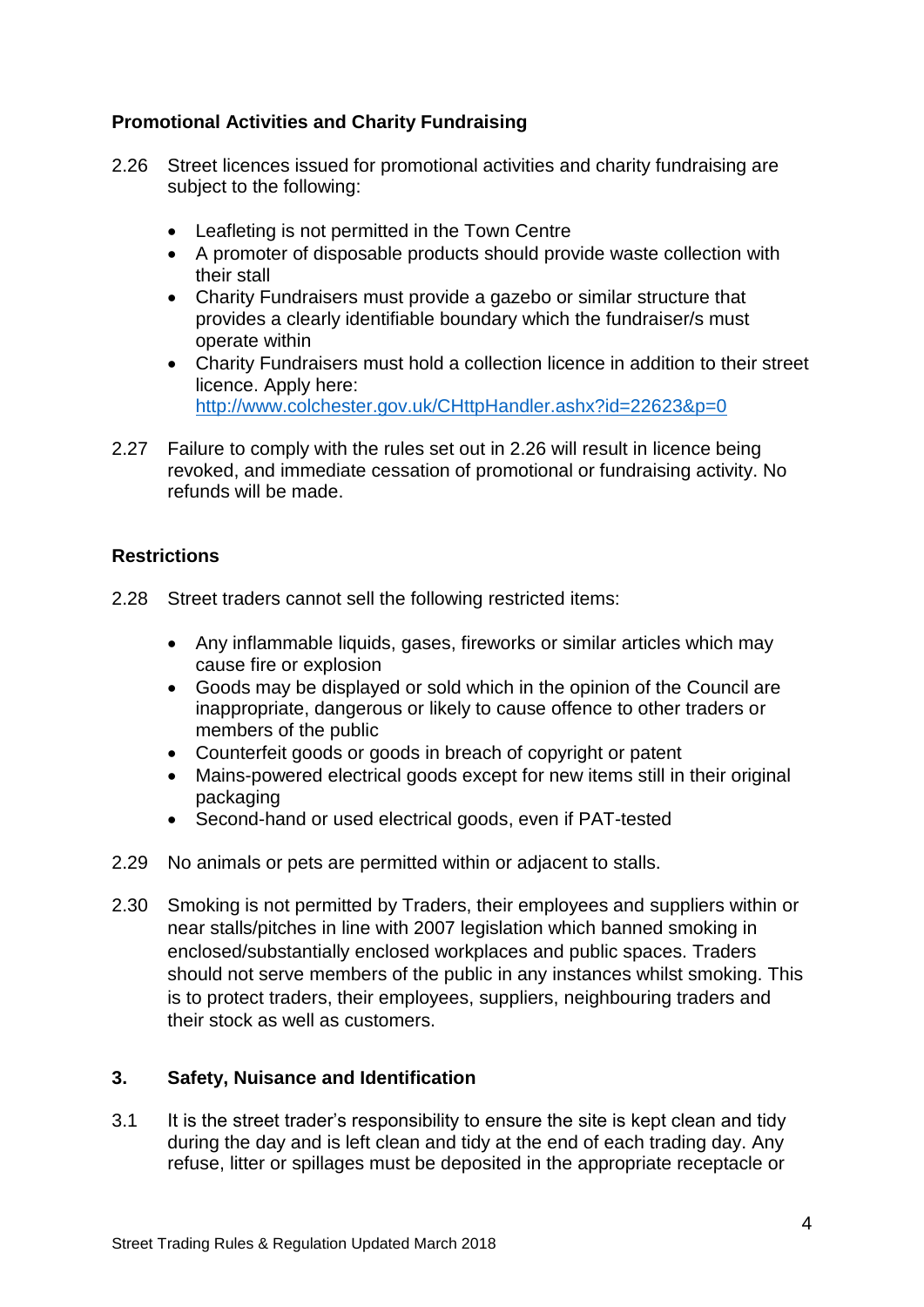cleaned up. It is the street trader's responsibility to remove all waste during and at the end of each market day. Street traders are expected to separate waste for recycling.

- 3.2 Generators are permitted but they must be of the silent running type, the noise level must equate to a car ticking over and must not exceed 65DB(A)measured at a distance of one meter from the source. Street traders must have appropriate firefighting equipment, which is regularly serviced and maintained. Generators must not be placed in a position where a disturbance may be caused.
- 3.3 Street traders must display either their trading name and address or the Council's official "stall number" notice on all trading days.
- 3.4 Dismantling of stalls and units must not commence before 4 pm on any day unless otherwise directed by the market inspector.
- 3.5 The primary street trader shall indemnify the Council against all costs, claims and demands resulting from damage caused to the market area by the primary street trader, street traders and any employees in and about the exercise of stallage rights.
- 3.6 The primary street trader shall indemnify the Council, its employees and agents from and against all costs, claims and demands in respect of bodily injury to or illness or disease of third party property arising from the occupation and use of the site.
- 3.7 All licensed and casual Traders are required to hold and maintain valid insurance cover for third party public and products liability with a limit for claims of not less than £5 million, and employers' liability insurance cover with a limit for claims of not less than £10 million.

Traders shall provide evidence of insurance cover upon application for a contract to trade.

3.8 Prior to the first days' trading, Traders will be required to supply proof of their right to work in the UK and that of employees working on their behalf, paid or unpaid. Typically a valid passport or work permit is sufficient– check here for full details: [www.gov.uk/government/publications/acceptable-right-to-work](http://www.gov.uk/government/publications/acceptable-right-to-work-documents-an-employers-guide)[documents-an-employers-guide](http://www.gov.uk/government/publications/acceptable-right-to-work-documents-an-employers-guide)

This data will be kept secure and confidential between the parties.

## **4. Subletting, Assignation of Rights and Sale of Good Will**

- 4.1 Primary street traders are not permitted to sublet their stallage rights.
- 4.2 Upon the death of any primary street trader the Council will permit a spouse or child to take over the agreement, provided that the new street trader